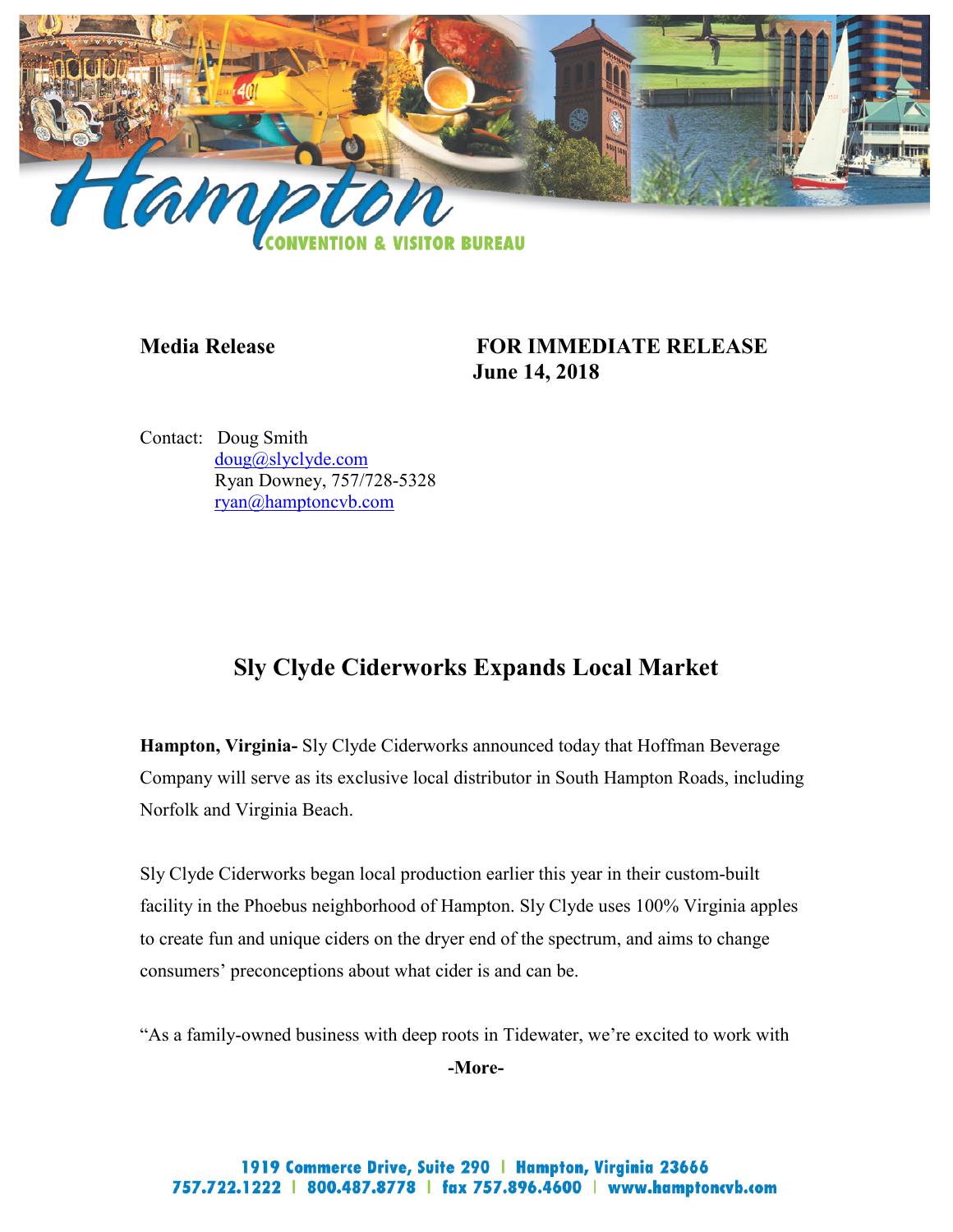#### **Sly Clyde Ciderworks Expands Local Market- Page 2**

Hoffman Distribution, who have a long history of representing great beverage brands in the area," said Tim Smith, Sly Clyde Co-Founder. "We are coastal Virginia's first local cider company and we are ecstatic to partner with such a community-focused distributor to bring our cider to the Southside."

Distribution will begin with local release events at Hank's Filling Station (4301 Colley Ave, Norfolk, VA 23508) on Tuesday June 19, at 6:00 p.m. and Baker's Crust (704 Hilltop North Shopping Center, Virginia Beach, VA 23451) on Thursday June 21, at 5:00 p.m.

"Hoffman Beverage is proud to announce this partnership to distribute Sly Clyde ciders to South Hampton Roads," said Greg White, Director of Import and Craft Sales. "Virginia has become one of the top cider markets in the United States, in large part due to its wonderful apples. Sly Clyde is putting its spin on hard cider using these apples along with other fresh ingredients. Their brands are fun and creative and most importantly produced right here in Hampton Roads."

Both companies are pleased to present the following ciders for immediate distribution, just in time for beach weather and summer vacations:

**Submersive**, a deeply delightful hard apple cider. Just sweet enough, it surrounds your tastebuds with the goodness of Virginia apples. 6.7% ABV. Available in 4-pack 12oz cans,  $\frac{1}{2}$  bbl and  $\frac{1}{6}$  bbl kegs

**Inkjet**, fermented on fresh mint and finished with blackberry, it's a blackberry mojito masquerading as a cider and deftly combines sweet, savory, and tart. 6.7% ABV. Available in 500ml bottles,  $\frac{1}{2}$  bbl and  $\frac{1}{6}$  bbl kegs

**-More-**